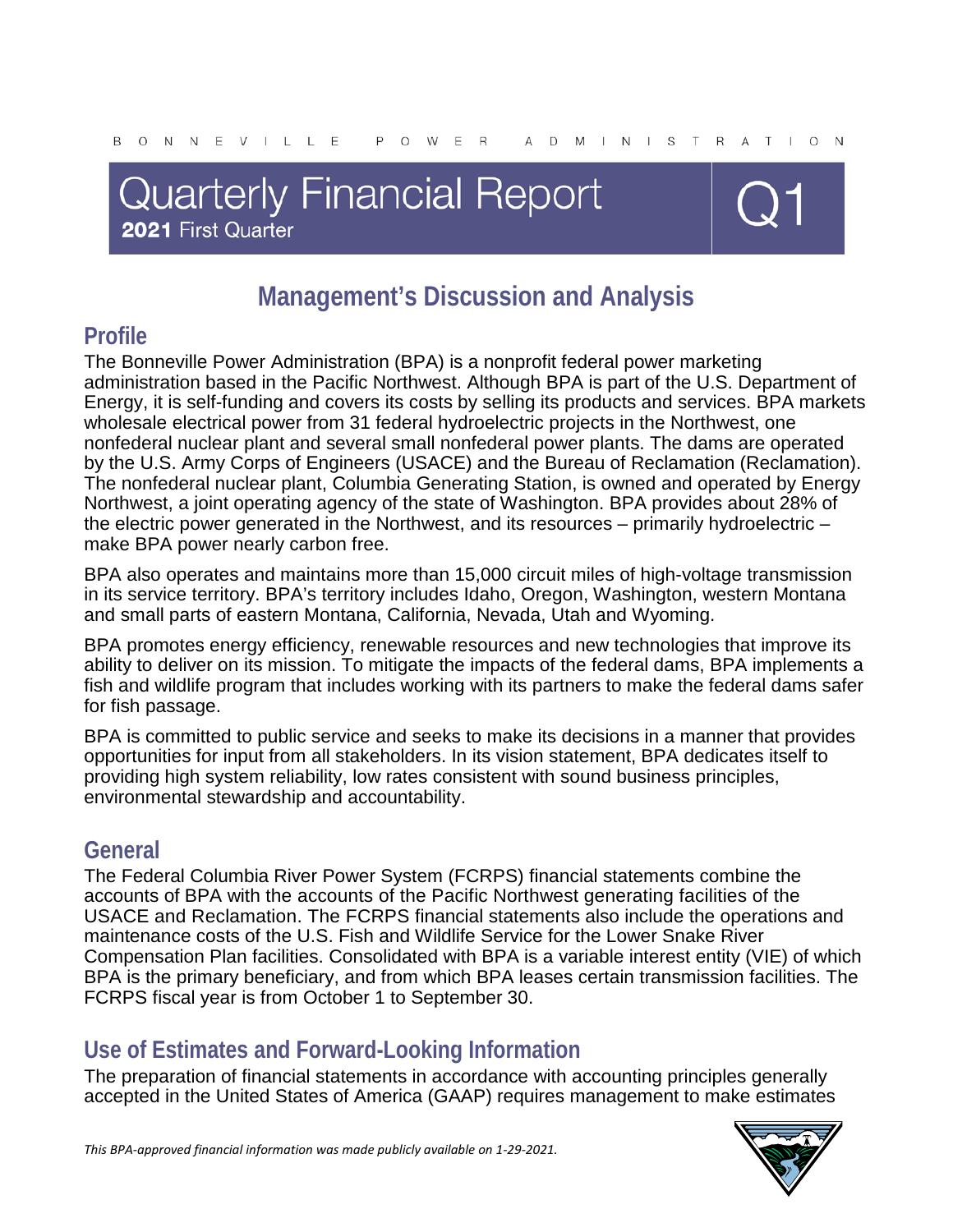and assumptions that affect the reported amounts of assets and liabilities, the disclosure of contingent assets and liabilities at the date of the financial statements, and the reported amounts of revenues and expenses during the reporting period. Actual results may differ from those estimates.

This Management's Discussion and Analysis (MD&A) is unaudited and may contain statements, which to the extent they are not recitations of historical facts, constitute "forwardlooking statements." In this respect, the words "planned," "predict," "could," "estimate," "expect" and similar expressions are intended to identify forward-looking statements. A number of important factors affecting FCRPS business and financial results could cause actual results to differ materially from those stated in forward-looking statements due to factors such as changes in economic, industry, political and business conditions; changes in laws, regulations and policies and the application of the laws; and changes in climate, weather, hydroelectric conditions and power services supply and demand. BPA does not plan to issue updates or revisions to the forward-looking statements.

See Other Operational Matters, COVID-19 Pandemic and Effects on the Bonneville Power Administration, for a short discussion of how BPA is responding to the evolving risks and uncertainties resulting from the COVID-19 pandemic.

### **Rates and the Effect of Regulations**

#### *Rates for Fiscal Years 2020-2021*

Rates for the two year BP-20 rate period began on Oct. 1, 2019, and will conclude on Sept. 30, 2021. When compared to the prior rate period, the average transmission rate increase was 3.6%, while the average base power rate increase was zero. The base power rate does not include the impact of the Financial Reserves Policy surcharge, which triggered in October 2019 for application to fiscal year 2020 power rates. Under the surcharge, BPA recorded \$21 million of revenue from power customers through June 2020.

Due to financial hardship experienced by certain customers in the region because of the COVID-19 pandemic, in June 2020 BPA suspended the Financial Reserves Policy surcharge for the remainder of the BP-20 rate period. BPA did not collect an additional \$9 million of surcharge revenue between July and September of fiscal year 2020 and will not collect any amounts related to the Financial Reserves Policy surcharge in fiscal year 2021. Final approval of the surcharge suspension was granted by the FERC on Oct. 8, 2020.

As with the 2018-2019 rate period, power and transmission rates in the BP-20 rate period also include other rate adjustment mechanisms, such as a Cost Recovery Adjustment Clause (CRAC) and Reserves Distribution Clause (RDC), that BPA employs if certain financial conditions occur.

Based upon final fiscal year 2020 reserve levels, the Transmission RDC triggered for \$79.7 million for application in fiscal year 2021. As defined in the BP-20 rate case, if business line financial reserves and agency financial reserves are above their respective upper thresholds, the BPA Administrator shall consider the above-threshold financial reserves for investment in other high-value business line-specific purposes including, but not limited to, debt retirement, incremental capital investment, or rate reduction. The Administrator has determined that the entire Transmission RDC of \$79.7 million will be applied toward debt reduction in fiscal year 2021.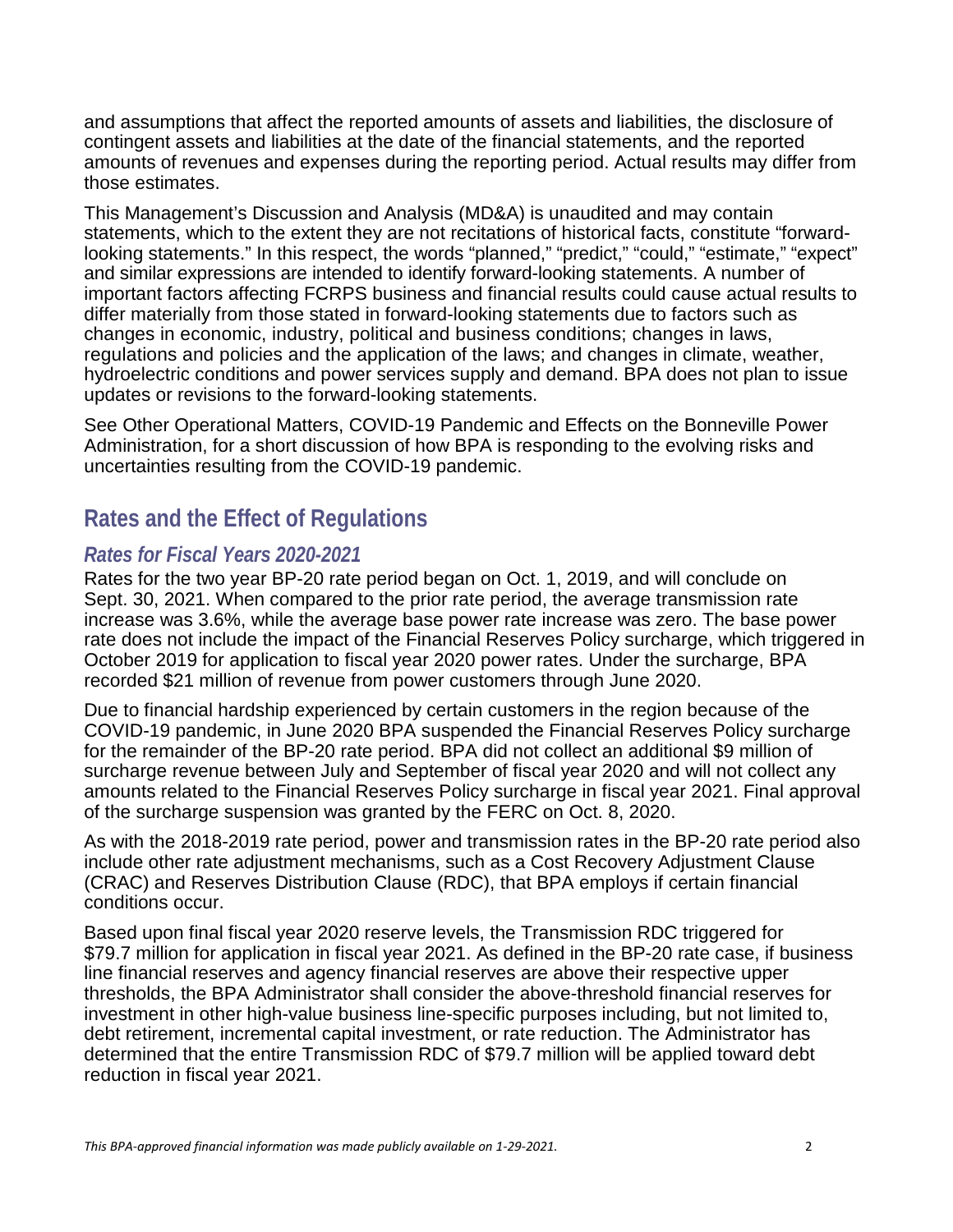## **Results of Operations**

#### *Operating revenues*

A comparison of FCRPS operating revenues follows for the three months ended Dec. 31, 2020, and Dec. 31, 2019:

| (Millions of dollars)           | <b>Fiscal</b><br>Year<br>2021 | Fiscal<br>Year<br>2020 |                       | Revenue<br>Increase<br>(Decrease) | $\%$<br>Change |
|---------------------------------|-------------------------------|------------------------|-----------------------|-----------------------------------|----------------|
| <b>Sales</b>                    |                               |                        |                       |                                   |                |
| <b>Consolidated sales</b>       |                               |                        |                       |                                   |                |
| Power gross sales               | \$<br>667.0                   | \$<br>622.6            | \$                    | 44.4                              | $7\%$          |
| Transmission                    | 234.5                         | 236.4                  |                       | (1.9)                             | (1)            |
| Bookouts (Power)                | (9.3)                         | (10.1)                 |                       | 0.8                               | (8)            |
| <b>Consolidated sales</b>       | 892.2                         | 848.9                  |                       | 43.3                              | 5              |
| Other revenues                  |                               |                        |                       |                                   |                |
| Power                           | 8.0                           | 6.7                    |                       | 1.3                               | 19             |
| Transmission                    | 9.2                           | 11.5                   |                       | (2.3)                             | (20)           |
| Other revenues                  | 17.2                          | 18.2                   |                       | (1.0)                             | (5)            |
| <b>Sales</b>                    | 909.4                         | 867.1                  |                       | 42.3                              | 5              |
| U.S. Treasury credits           | 23.5                          | 34.8                   |                       | (11.3)                            | (32)           |
| <b>Total operating revenues</b> | \$<br>932.9                   | \$<br>901.9            | $\boldsymbol{\theta}$ | 31.0                              | 3              |

Total operating revenues increased \$31.0 million when compared to the same period of fiscal year 2020. Sales of Power and Transmission Services, including other revenues and the effect of bookouts, increased \$42.3 million.

Power Services gross sales increased \$44.4 million due to an increase in surplus power sales. This increase was mainly driven by higher electricity prices realized for surplus sales when compared to the same period of fiscal year 2020.

Bookouts are presented on a net basis in the Combined Statements of Revenues and Expenses. When sales and purchases are scheduled with the same counterparty on the same transmission path for the same hour, the power is typically booked out and not scheduled for physical delivery. The megawatt-hours that offset each other net to zero. The dollar values of these offsetting transactions reduce both sales and purchased power expense and are recorded as bookouts. Therefore, the accounting treatment for bookouts has no effect on net revenues, cash flows or margins.

Transmission Services revenues and Other revenues saw slight declines but were comparable to the same period of fiscal year 2020.

U.S. Treasury credits decreased \$11.3 million for fish and wildlife mitigation due to decreased power purchase requirements because of increased streamflows during the first quarter of fiscal year 2021 when compared to fiscal year 2020. Power purchases are needed to replace lost hydroelectric generation due to fish mitigation measures. Under the Pacific Northwest Electric Power Planning and Conservation Act (Northwest Power Act), BPA reduces its annual payment to the U.S. Treasury for the nonpower portion of expenditures, set at 22.3%, that BPA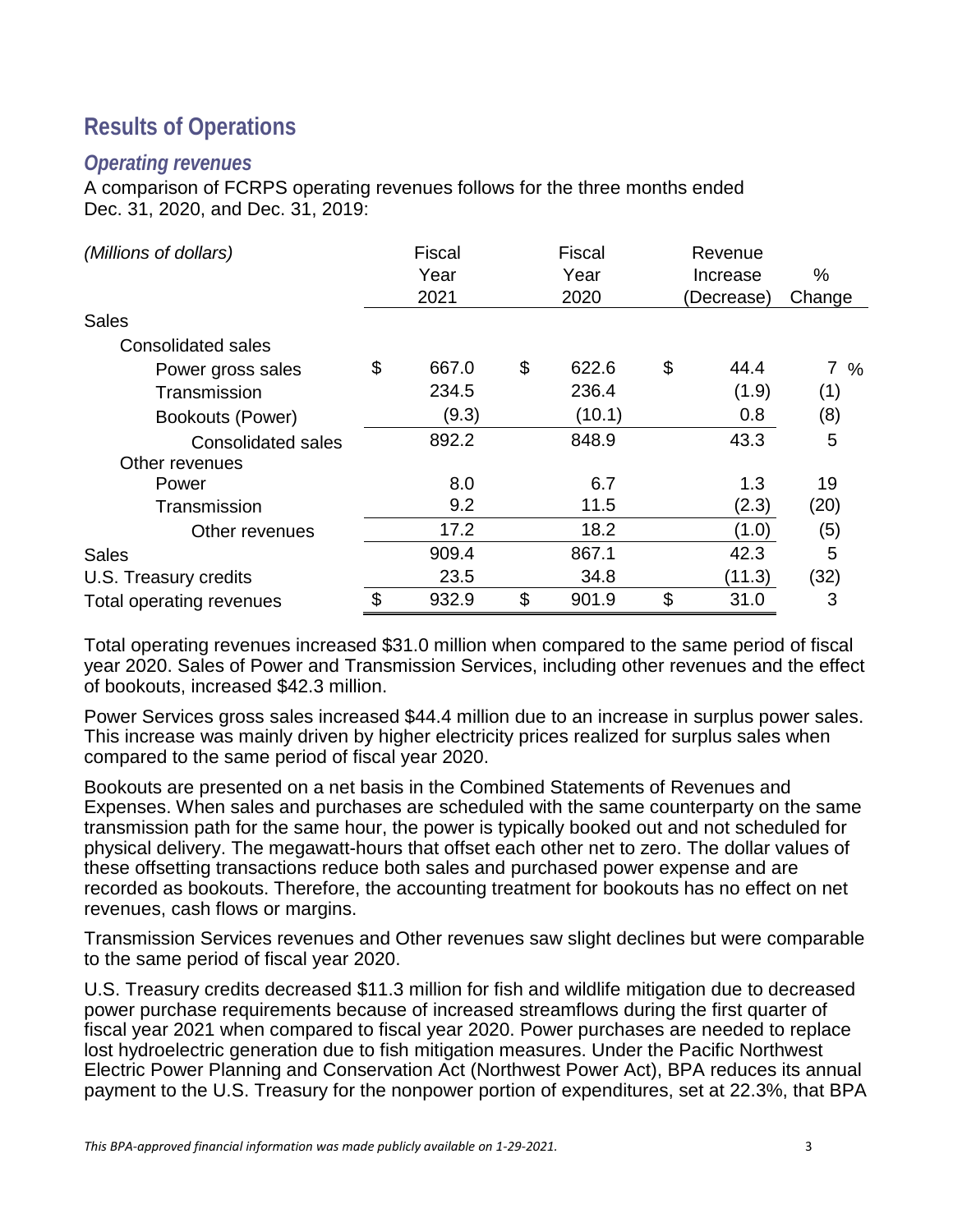makes for fish and wildlife protection, mitigation and enhancement. Through the fiscal year, BPA records anticipated U.S. Treasury credits earned through the reporting period. At fiscal year-end, BPA calculates and records the annual amount of U.S. Treasury credits earned.

#### *Operating expenses*

A comparison of FCRPS operating expenses follows for the three months ended Dec. 31, 2020, and Dec. 31, 2019:

| (Millions of dollars)                    | Fiscal | Fiscal      |    | Expense    |        |   |
|------------------------------------------|--------|-------------|----|------------|--------|---|
|                                          | Year   | Year        |    | Increase   | $\%$   |   |
|                                          | 2021   | 2020        |    | (Decrease) | Change |   |
| Operations and maintenance               | 501.2  | \$<br>487.9 | S  | 13.3       | 3      | % |
| Purchased power                          | 43.6   | 45.2        |    | (1.6)      | (4)    |   |
| Depreciation, amortization and accretion | 207.2  | 203.2       |    | 4.0        | 2      |   |
| Total operating expenses                 | 752.0  | \$<br>736.3 | \$ | 15.7       | 2      |   |

Total operating expenses increased \$15.7 million when compared to the same period of fiscal year 2020.

Operations and maintenance expense increased \$13.3 million, primarily because of the following factors:

- Energy Northwest's Columbia Generating Station nuclear power plant costs increased \$21.1 million due to fiscal year 2021 being a refueling year. Refueling occurs biennially, most recently in fiscal year 2019, and refueling and maintenance expenses are higher in refueling years.
- Conservation purchases decreased \$7.8 million due to lower amounts of work performed in the first quarter of fiscal year 2021 when compared to the same period of fiscal year 2020.

Purchased power expense, including the effects of bookouts, decreased \$1.6 million primarily due to a \$15.1 million decrease in contracted power purchases. Offsetting this decrease was a \$13.2 million expense increase related to water storage agreements with BC Hydro, an electric utility owned by the Province of British Columbia.

Depreciation, amortization and accretion increased \$4.0 million, primarily due to higher amounts of transmission and federal system hydro generation assets placed in service. In addition, amortization expense related to the Columbia Generating Station asset increased due to capital additions.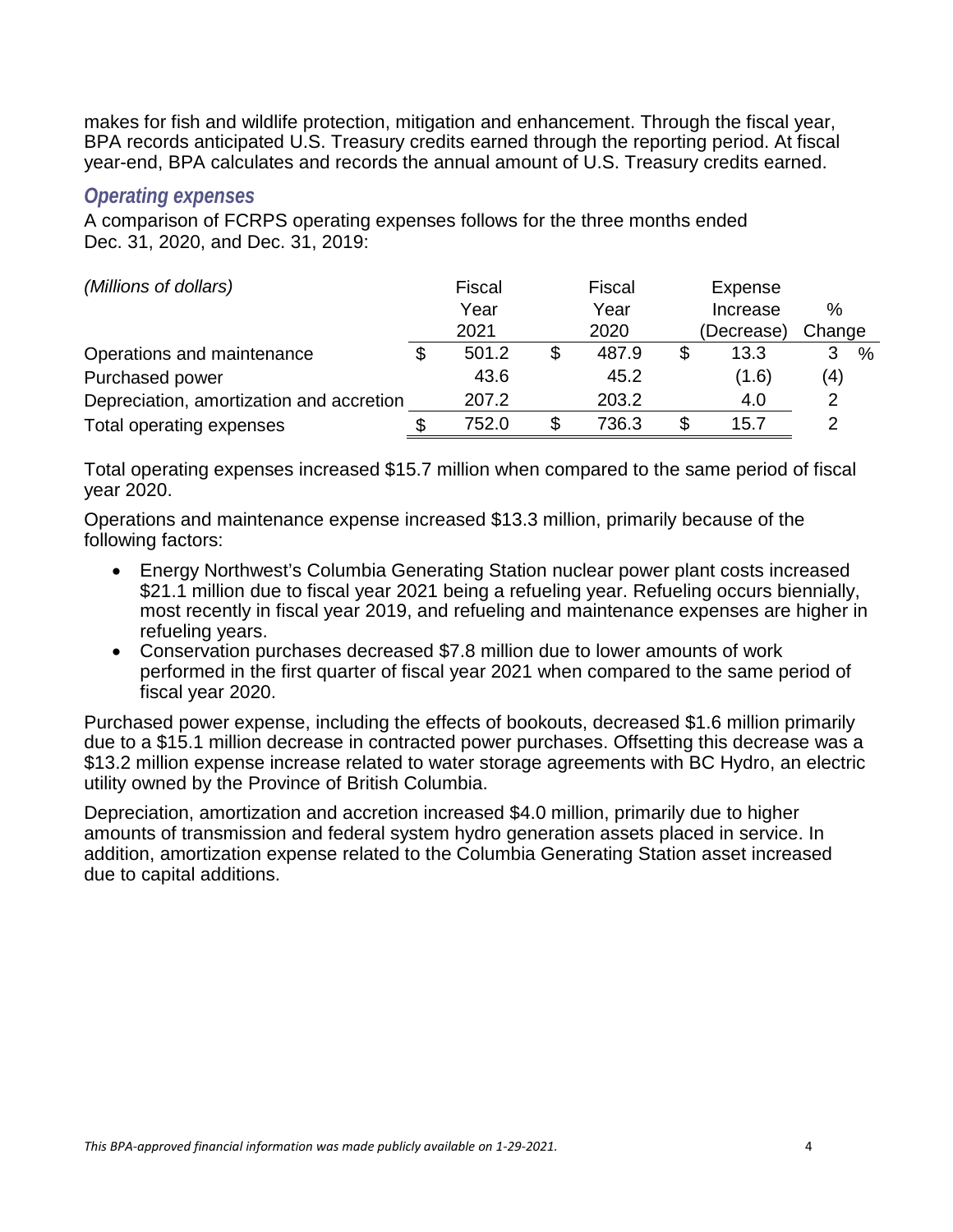#### *Interest expense and other income, net*

A comparison of FCRPS interest expense and other income, net follows for the three months ended Dec. 31, 2020, and Dec. 31, 2019:

*(Millions of dollars)*

|                                                 | Fiscal | Fiscal |    | Expense    |        |
|-------------------------------------------------|--------|--------|----|------------|--------|
|                                                 | Year   | Year   |    | Increase   | %      |
|                                                 | 2021   | 2020   |    | (Decrease) | Change |
| Interest expense                                | 109.6  | 120.1  |    | (10.5)     | (9) %  |
| Allowance for funds used during construction    | (7.5)  | (7.8)  |    | 0.3        | (4)    |
| Interest income                                 | (0.4)  | (1.2)  |    | 0.8        | (67)   |
| Other income, net                               | (9.1)  | (0.2)  |    | (8.9)      | 4,450  |
| Total interest expense and other income, net \$ | 92.6   | 110.9  | S. | (18.3)     |        |

Total interest expense and other income, net decreased \$18.3 million when compared to the same period of fiscal year 2020.

Interest expense decreased \$10.5 million, primarily due to \$4.0 million of reduced interest expense on nonfederal debt for the Columbia Generating Station and \$5.5 million of reduced interest expense related to borrowings from U.S. Treasury. These decreases are due in large part to lower interest rates on debt held through the first quarter of fiscal year 2021 when compared to the same period of fiscal year 2020. Debt refinancing activities in fiscal year 2020 have contributed to the lower interest expense realized in the first quarter of fiscal year 2021.

Other income, net, increased \$8.9 million primarily due to the following factors:

- \$5.0 million associated with the WNP-1 and WNP-4 decommissioning and site restoration regulatory liability. In total during fiscal year 2021, BPA plans to record \$20.0 million of other income (\$5.0 million per quarter) and reduce a regulatory liability for decommissioning and site restoration activities. This accounting treatment is consistent with the BP-20 rate case.
- \$4.8 million dividends and net realized gains on investments held in the nonfederal nuclear decommissioning trusts.
- \$667 thousand loss incurred in December 2020 when certain Port of Morrow leasepurchase liabilities were extinguished via a debt refinancing.

#### **Accrued Construction work in progress**

Amounts accrued in Accounts payable and other on the Combined Balance Sheet for Construction work in progress assets were approximately \$51 million and \$76 million as of December 31, 2020, and 2019, respectively.

#### **Other Operational Matters**

#### *Energy Northwest line of credit activity*

In December 2020, Energy Northwest borrowed approximately \$141 million under existing short-term borrowing arrangements. Of the \$141 million borrowed, EN used \$43 million to pay a portion of the interest coupon payment allocable to unamortized bond premiums related to certain outstanding bonds for Columbia Generating Station and terminated nuclear facilities. The remaining \$98 million provided EN with interim funding for a nuclear fuel purchase due to anticipated supply constraints resulting in projected significant future price increases. In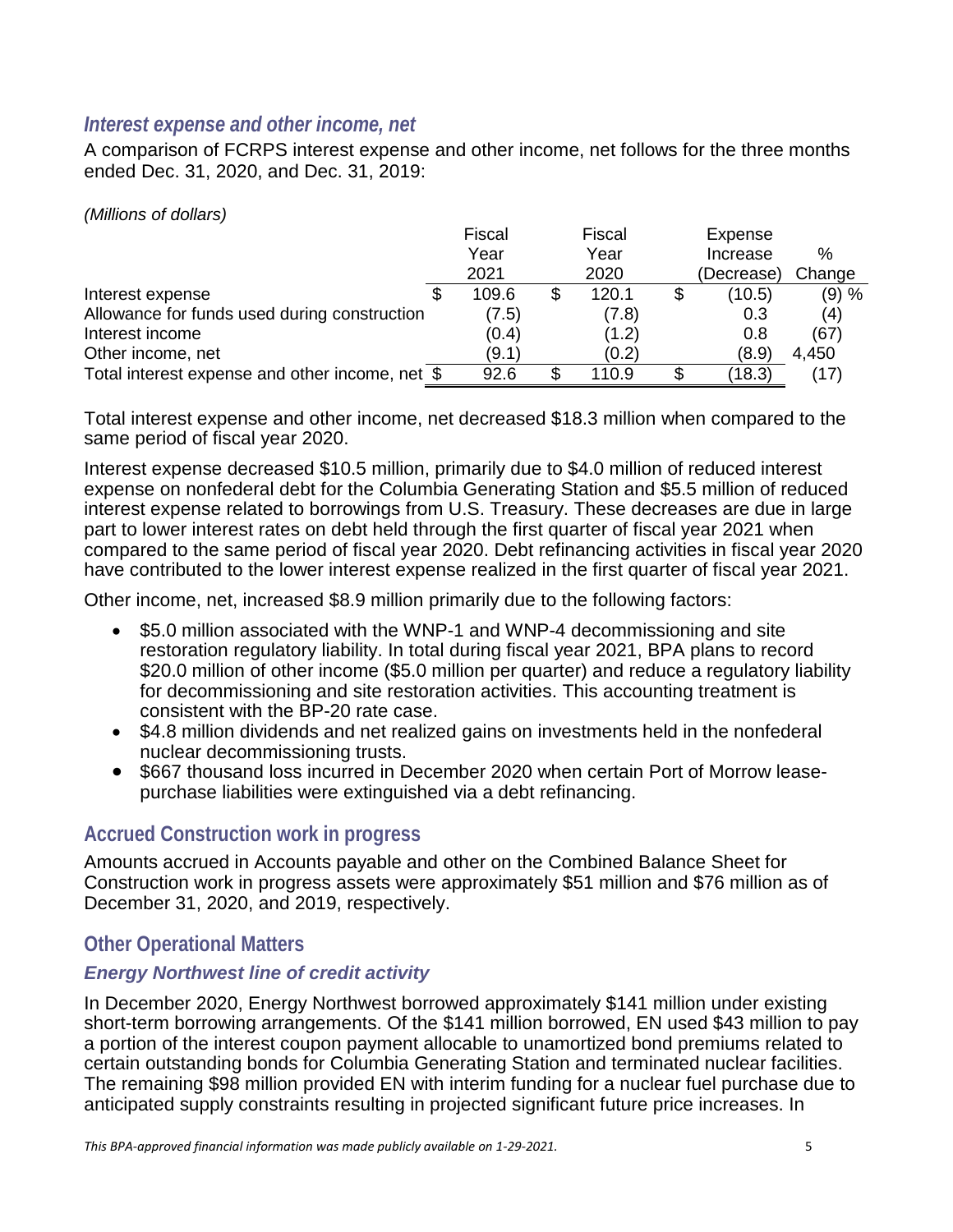connection with this borrowing, BPA recorded a \$43 million decrease to Accounts payable and other, a \$98.0 million increase to Nonfederal generation asset, and a \$141 million increase to current Nonfederal debt on the Combined Balance Sheet.

The BPA Administrator has elected to defer recovery of the cost associated with this fuel purchase until BP-30 when the fuel is installed. BPA management expects to begin amortizing the nuclear fuel asset in fiscal year 2030, over a period spanning six years to align with the fuel's expected useful life.

BPA management expects Energy Northwest to issue long-term bonds in spring 2021 to repay the \$141 million borrowed under the lines of credit.

#### *COVID-19 Pandemic and Effects on the Bonneville Power Administration*

The COVID-19 pandemic did not materially affect FCRPS net revenues through the three months ended December 31, 2020. Electric power loads served by BPA continue to remain stable and comparable to fiscal year 2020 levels. In fiscal year 2021, BPA expects to increase planned spending on certain programs, such as energy efficiency, fish and wildlife, and federal hydro system maintenance, to make up for fiscal year 2020 under-execution in these areas. BPA intends to keep total program level spending at or below rate case assumptions for the 2020-2021 rate period. Currently there are no significant operational impacts to mission essential functions because of the COVID-19 pandemic.

On March 13, 2020, BPA implemented maximum telework operations for non-essential employees and contract personnel and closed its Portland, Vancouver and Spokane facilities to non-essential staff until further notice. BPA continues to fulfill its mission to deliver reliable power and transmission service throughout the region, and management continues to actively monitor and take actions in response to this evolving public health threat under its continuity of operations plans. As of December 31, 2020, some operational restrictions have eased to allow access to a facility or worksite for those workers whose jobs cannot be performed remotely. However, most of the BPA non-field workforce remain in a telework status.

BPA cannot predict the potential impacts of COVID-19, if any, on BPA's future operations or financial results. If the COVID-19 pandemic continues and efforts to contain it are unsuccessful or disrupt BPA's ability to operate, FCRPS financial results could be adversely impacted.

## Additional Information

To see BPA's annual and quarterly reports, go to [www.bpa.gov/goto/AnnualReport](http://www.bpa.gov/goto/AnnualReport)

For general information about BPA, refer to BPA's home page at [www.bpa.gov](http://www.bpa.gov/)

For information on Power Services, go to [www.bpa.gov/power](http://www.bpa.gov/power)

For information on Transmission Services, go to [www.bpa.gov/transmission](http://www.bpa.gov/transmission)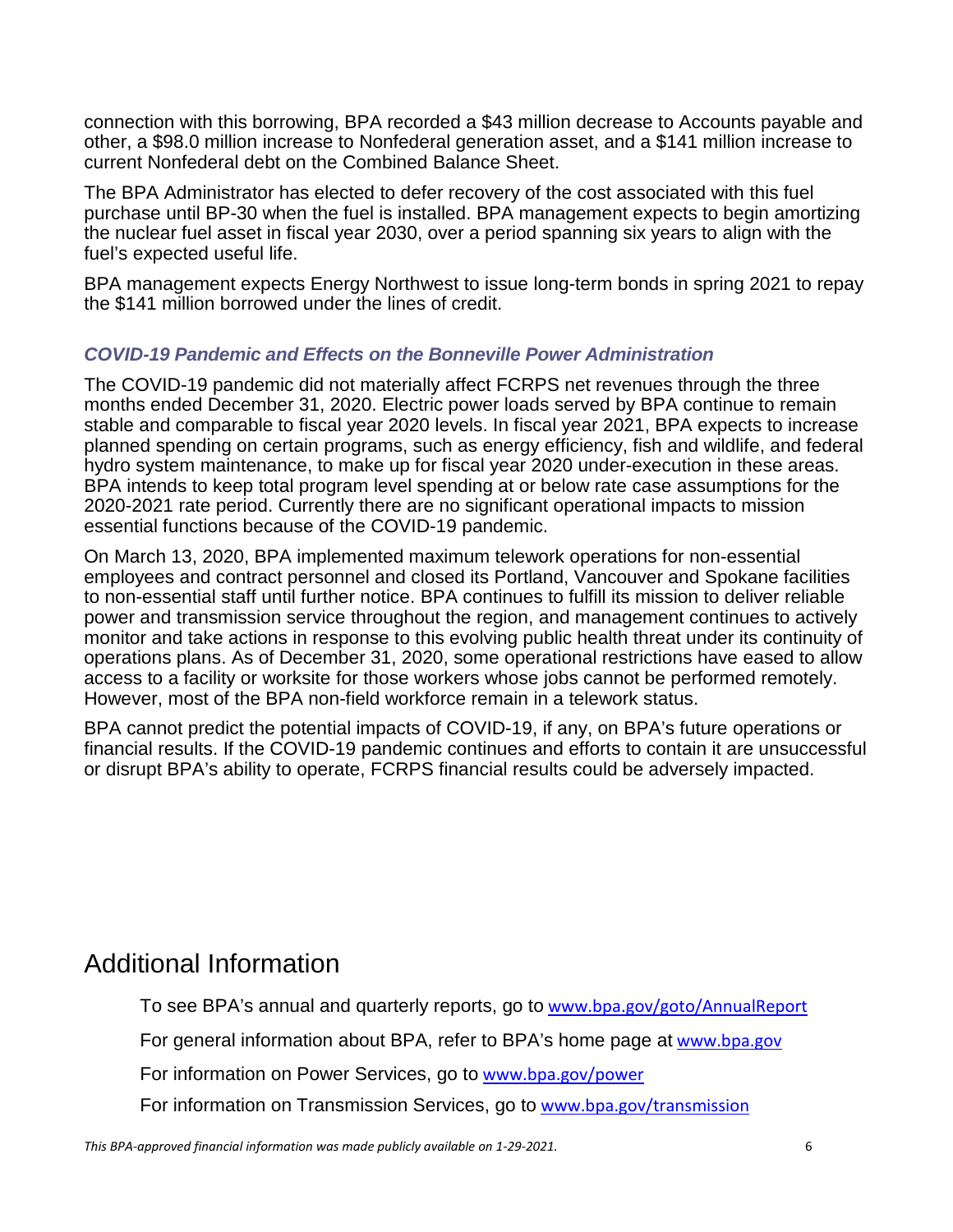## **Federal Columbia River Power System**

## **Combined Balance Sheets (Unaudited)**

(Millions of Dollars)

|                                             | As of          | As of          |
|---------------------------------------------|----------------|----------------|
|                                             | December 31,   | September 30,  |
|                                             | 2020           | 2020           |
| <b>Assets</b>                               |                |                |
| Utility plant and nonfederal generation     |                |                |
| Completed plant                             | \$<br>20,541.8 | \$<br>20,499.4 |
| Accumulated depreciation                    | (7, 585.4)     | (7,507.9)      |
| Net completed plant                         | 12,956.4       | 12,991.5       |
| Construction work in progress               | 1,221.0        | 1,151.0        |
| Net utility plant                           | 14,177.4       | 14,142.5       |
| Nonfederal generation                       | 3,622.1        | 3,543.3        |
| Net utility plant and nonfederal generation | 17,799.5       | 17,685.8       |
| <b>Current assets</b>                       |                |                |
| Cash and cash equivalents                   | 866.8          | 846.5          |
| Accounts receivable, net of allowance       | 21.3           | 50.5           |
| Accrued unbilled revenues                   | 332.1          | 299.1          |
| Materials and supplies, at average cost     | 109.0          | 107.1          |
| Prepaid expenses                            | 58.1           | 36.4           |
| <b>Total current assets</b>                 | 1,387.3        | 1,339.6        |
| <b>Other assets</b>                         |                |                |
| Regulatory assets                           | 4,928.8        | 5,018.9        |
| Nonfederal nuclear decommissioning trusts   | 459.9          | 405.4          |
| Deferred charges and other                  | 227.1          | 209.2          |
| <b>Total other assets</b>                   | 5,615.8        | 5,633.5        |
| <b>Total assets</b>                         | \$<br>24,802.6 | \$<br>24,658.9 |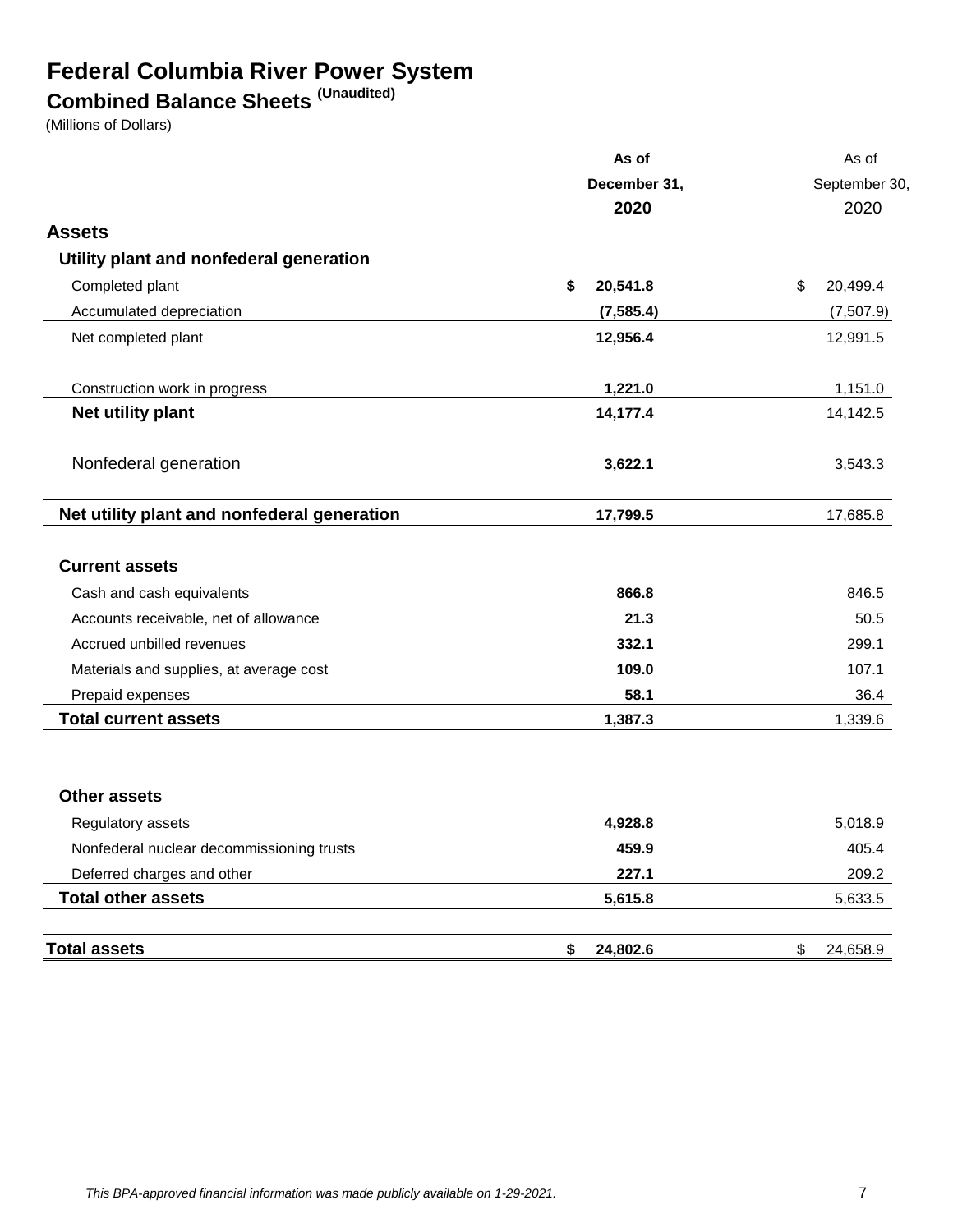## **Federal Columbia River Power System**

## **Combined Balance Sheets (Unaudited)**

(Millions of Dollars)

|                                                       | As of         | As of         |
|-------------------------------------------------------|---------------|---------------|
|                                                       | December 31,  | September 30, |
|                                                       | 2020          | 2020          |
| <b>Capitalization and Liabilities</b>                 |               |               |
| <b>Capitalization and long-term liabilities</b>       |               |               |
| Accumulated net revenues                              | \$<br>4,625.3 | \$<br>4.537.0 |
| Debt                                                  |               |               |
| Federal appropriations                                | 1,550.8       | 1,544.0       |
| Borrowings from U.S. Treasury                         | 4,968.6       | 4,982.6       |
| Nonfederal debt                                       | 6,540.5       | 6,348.9       |
| <b>Total capitalization and long-term liabilities</b> | 17,685.2      | 17.412.5      |

#### **Commitments and contingencies (See Note 14 to 2020 Audited Financial Statements)**

#### **Current liabilities**

| <b>Total current liabilities</b> | 2,056.2 | 2,196.7 |
|----------------------------------|---------|---------|
| Accounts payable and other       | 472.5   | 559.3   |
| Nonfederal debt                  | 912.7   | 971.4   |
| Borrowings from U.S. Treasury    | 671.0   | 666.0   |
| Debt                             |         |         |

#### **Other liabilities**

| Regulatory liabilities         | 1,707.1 | 1.649.7 |
|--------------------------------|---------|---------|
| IOU exchange benefits          | 1,863.7 | 1.910.4 |
| Asset retirement obligations   | 899.3   | 890.7   |
| Deferred credits and other     | 591.1   | 598.9   |
| <b>Total other liabilities</b> | 5,061.2 | 5.049.7 |

| <b>Total capitalization and liabilities</b><br>24,802.ບ |
|---------------------------------------------------------|
|---------------------------------------------------------|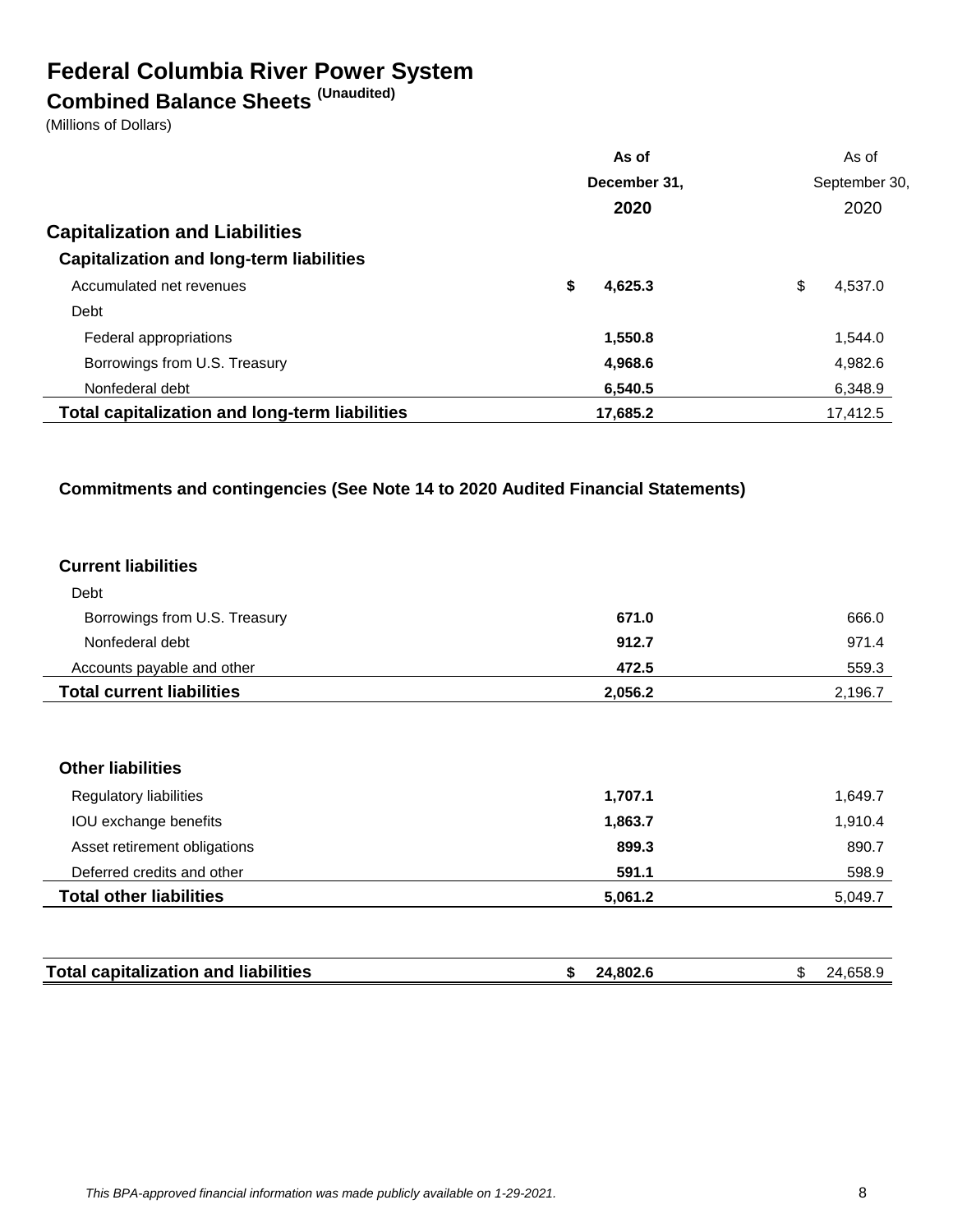# **Federal Columbia River Power System Combined Statements of Revenues and Expenses (Unaudited)**

(Millions of Dollars)

|                                              |             | <b>Three Months Ended</b> |       | Fiscal Year-to-Date Ended |    |       |  |
|----------------------------------------------|-------------|---------------------------|-------|---------------------------|----|-------|--|
|                                              |             | December 31,              |       | December 31,              |    |       |  |
|                                              | 2020        |                           | 2019  | 2020                      |    | 2019  |  |
| <b>Operating revenues</b>                    |             |                           |       |                           |    |       |  |
| <b>Sales</b>                                 | \$<br>909.4 | \$                        | 867.1 | \$<br>909.4               | \$ | 867.1 |  |
| U.S. Treasury credits                        | 23.5        |                           | 34.8  | 23.5                      |    | 34.8  |  |
| <b>Total operating revenues</b>              | 932.9       |                           | 901.9 | 932.9                     |    | 901.9 |  |
| <b>Operating expenses</b>                    |             |                           |       |                           |    |       |  |
| Operations and maintenance                   | 501.2       |                           | 487.9 | 501.2                     |    | 487.9 |  |
| Purchased power                              | 43.6        |                           | 45.2  | 43.6                      |    | 45.2  |  |
| Depreciation, amortization and accretion     | 207.2       |                           | 203.2 | 207.2                     |    | 203.2 |  |
| <b>Total operating expenses</b>              | 752.0       |                           | 736.3 | 752.0                     |    | 736.3 |  |
| <b>Net operating revenues</b>                | 180.9       |                           | 165.6 | 180.9                     |    | 165.6 |  |
| Interest expense and other income, net       |             |                           |       |                           |    |       |  |
| Interest expense                             | 109.6       |                           | 120.1 | 109.6                     |    | 120.1 |  |
| Allowance for funds used during construction | (7.5)       |                           | (7.8) | (7.5)                     |    | (7.8) |  |
| Interest income                              | (0.4)       |                           | (1.2) | (0.4)                     |    | (1.2) |  |
| Other income, net                            | (9.1)       |                           | (0.2) | (9.1)                     |    | (0.2) |  |
| Total interest expense and other income, net | 92.6        |                           | 110.9 | 92.6                      |    | 110.9 |  |
| <b>Net revenues</b>                          | \$<br>88.3  | \$                        | 54.7  | \$<br>88.3                | \$ | 54.7  |  |